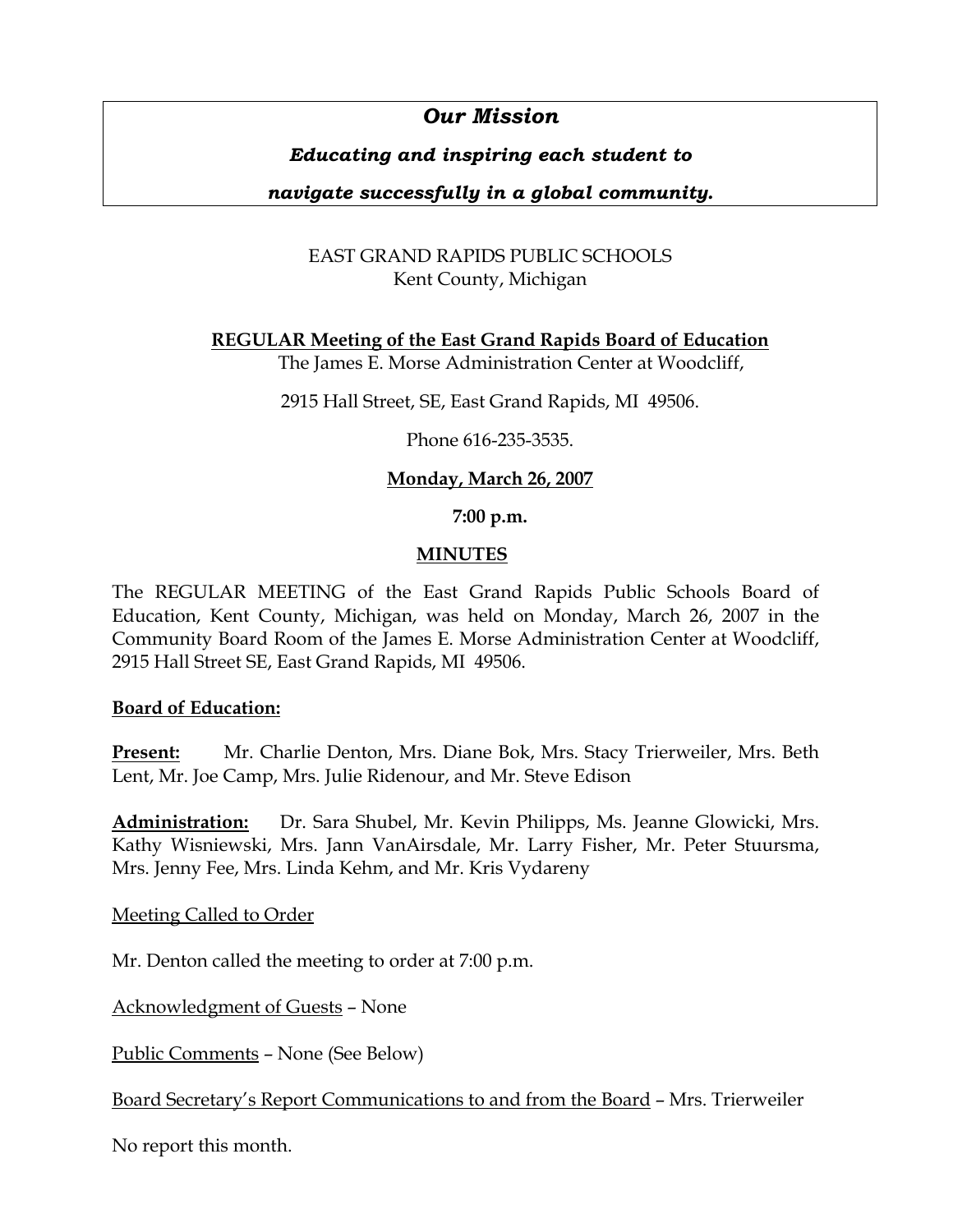REGULAR BOARD MEETING March 26, 2007 Page 2

### Recognition of:

East Grand Rapids Public Schools' *Support Staff Week -* April 22-28, 2007 - Dr. Shubel

# *Secretaries' Day* – April 25, 2007 – Dr. Shubel

# *Crossing Guard Appreciation Week* - April 8-14, 2007 – Dr. Shubel

Mrs. Ridenour moved to recognize the school and city employees mentioned above and to thank them for their work with our children. Mrs. Lent seconded the motion. Motion passed 7-0.

# Alyssa Burke –  $1^{\text{st}}$  Place MHSAA State Gymnastic Meet – Balance Beam Competition – Dr. Shubel and Mr. Scott Robertson

Dr. Shubel and Mr. Robertson recognized Alyssa Burke for her first place finish in the balance beam competition at the MHSAA state gymnastic meet. Mr. Camp, as the representative from the Board of Education, presented her with a certificate from the school and a congratulatory card from the Mayor. Mr. Robertson announced that Alyssa has been invited to apply for gymnastics nationals from May 23-25, 2007 in St. Petersburg, Florida.

# High School Student Council President's Report – Mr. Nathan Stevens

Ms. Bander presented the report this month. She stated that all community service projects have been completed. The Junior class is completing the plans and work for prom. She noted that there have been some complaints regarding the type of dances being done and the student council will hold a meeting on this issue prior to prom.

# EGREA President's Report - Mrs. Nancy McSkimming

Mrs. McSkimming stated that Parent/Teacher conferences for the elementary grades are currently being held. She stated that all the schools are busy now through the end of the year. She thanked the Board for offering an early retirement incentive for this school year.

# **Information Items:**

Owner's Representative Update/Facilities Update – Mr. John Bowers and Mr. Joe Camp

Mr. Camp gave a broad overview of the bond projects to date. He thanked Doug Jenkins and Jim Haskins (URS) for all of their work on the technology package. He stated that the district is currently on schedule and under budget.

Mr. Bowers gave a brief overview of the projects the district has been working on over the last few months. They include: door hardware issues; energy management vendors; the schedule for construction; insulation removal; furniture, fixtures, and equipment; and clock replacement. He thanked everyone who has been involved in this process.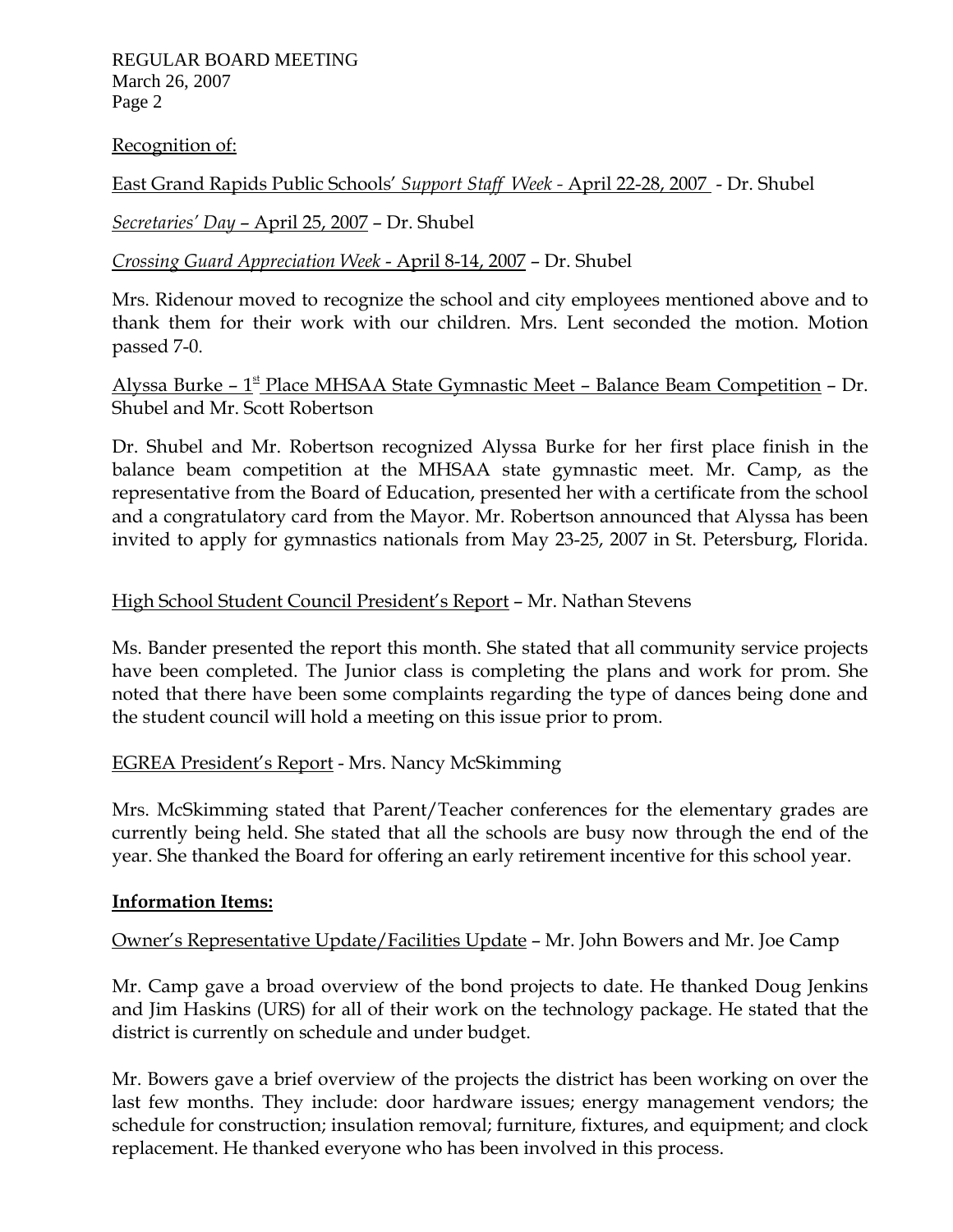Athletic Program Update – Mr. Scott Robertson

Mr. Robertson presented an athletic program report. There are approximately 76% of high school students involved in at least one sport in East Grand Rapids. He outlined his responsibilities as the Athletic Director and the committees of which he is a member. He outlined what the realignment of the OK Conference could look like if/when the city schools come into the conference.

Assessment Center Presentation – Mrs. Kathy Wisniewski and Mrs. Jeanne Glowicki

Mrs. Glowicki, Mrs. Wisniewski and Mrs. Patty Sienstra (Speech Pathologist and Early Childhood Home and Community Teacher) presented a report on how the Early Childhood Assessment Center came into being. They thanked everyone involved in the vision and completion of the assessment center. They reviewed some of the issues that parents may encounter with their children and the reasons parents may ask for an assessment.

First Reading of New Policy #9380 (Use of Temporary Signs and Banners on District Facilities) – (Enclosure #11)

Mr. Denton stated that in light of some need for clarification with the City, this item will be tabled until the next meeting.

At this point in the meeting, Mrs. Dionna Hassen, 1908 Menominee Road SE, requested to present a public comment to the Board. She stated she did not understand that she had opportunity at the beginning of the meeting and asked if she could have a few minutes at this time. Mr. Denton stated that since she did not understand the agenda, he would let her speak for 3-5 minutes, consistent with Board timelines. She stated that she is a schools of choice parent and has a concern regarding the Policy #9410 – Parent(s)/Guardian(s) Visitation of Classrooms. She stated concerns for her son's safety at the Middle School, and asserted that there are not always teachers in the locker rooms. She has requested to the administrators at the Middle School that safety must be the number one concern for the children in the school. She is asking the Board to re-look at Policy #9410 – Parent(s)/Guardian(s) Visitation of Classrooms and make changes so a parent can more readily visit classrooms. She feels the schools need to be more safety conscious with the children in their care. Mr. Denton thanked her for her parental concern.

# *Action Items – Consent Agenda:*

| Background:     | In order to save time during the meeting, we are using a                   |
|-----------------|----------------------------------------------------------------------------|
|                 | Consent Agenda. Items in the Consent Agenda include those                  |
|                 | that are considered routine or have been previously discussed              |
|                 | by the Board of Education. Any Board Member may request to                 |
|                 | have any item removed for a separate discussion and vote.                  |
| Recommendation: | Motion to approve items in the Consent Agenda Numbers 12<br>through $15$ . |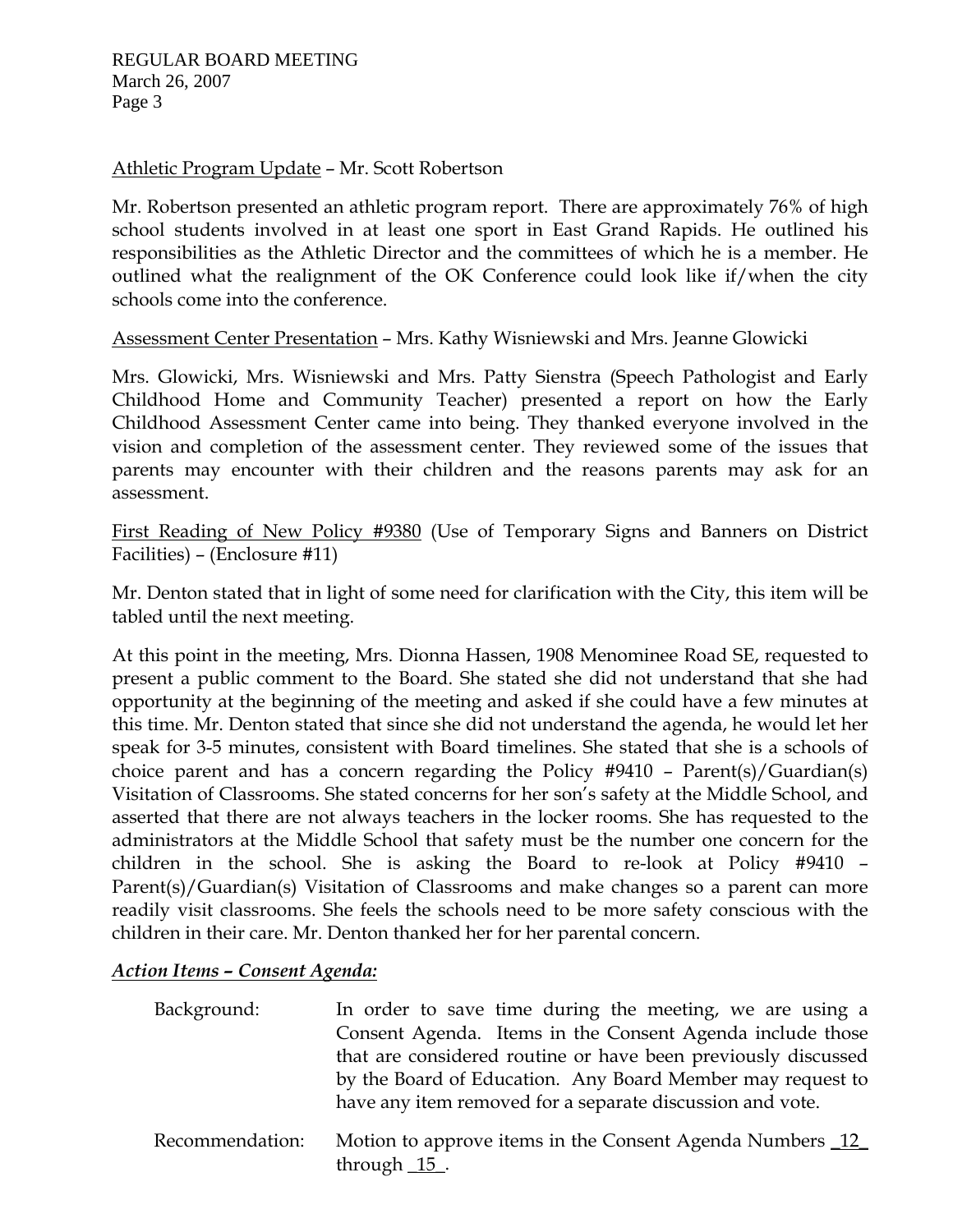REGULAR BOARD MEETING March 26, 2007 Page 4

Approval of Minutes of REGULAR MEETING of 2/26/07 (Enclosure #12)

Approval of Minutes of SPECIAL MEETING of 3/12/07 (Enclosure #13)

Approval of Payment of Bills for February 2007 (Enclosure #14)

Approval of a Foreign Exchange Student from Germany (Enclosure #15)

The High School Administration recommends that foreign exchange student, Isabella Diem, from Germany, be approved for enrollment at East Grand Rapids High School during the 2007-08 school year.

Mrs. Trierweiler moved to approve Consent Agenda Items #12-15. Mr. Denton seconded the motion. Motion passed 7-0.

# *Other Action Items:*

# Approval of Construction Bids for the High School (Enclosure #16)

Bids were received for the construction to be performed at the High School as part of the 2006 Bond Program. The Facilities Committee has received and reviewed the bids and recommends approval. Mr. Jim Schwass of OAK reviewed the bids for the Board.

Mrs. Ridenour moved to approve contracts to complete the construction scheduled for the High School for the 2006 Bond Program in the amount of \$1,941,053.00 as recommended by the Facilities Committee and Superintendent as presented in Enclosure #16. Mrs. Bok seconded the motion. Motion passed 7-0.

# Approval of the Superintendent's Evaluation and Contract Extension

The Board conducted the annual evaluation of Dr. Shubel on March 12, 2007. They reviewed the Superintendent's goals and her performance. Mr. Denton, Board President, orally presented a summary of the Board's positive evaluation and recommended a 1-year contract extension. The Board recognized the strong interpersonal skills, careful and deliberative decision making, excellent level of effort, resilience and intelligence Dr. Shubel bring to the Superintendency, together with excellent communication with the Board and building a strong Leadership Team.

Mrs. Ridenour moved to approve the extension of Dr. Shubel's contract for an additional year through June 30, 2010. Mrs. Trierweiler seconded the motion. Motion passed 7-0.

# *Administrative Reports*

# **Superintendent**

High School Update – Dr. Shubel stated that the position of high school principal is currently posted and she has been receiving resumes. Mrs. Glowicki, Mr. Philipps and Dr. Shubel will be initially reviewing all resumes with interviews to begin in April.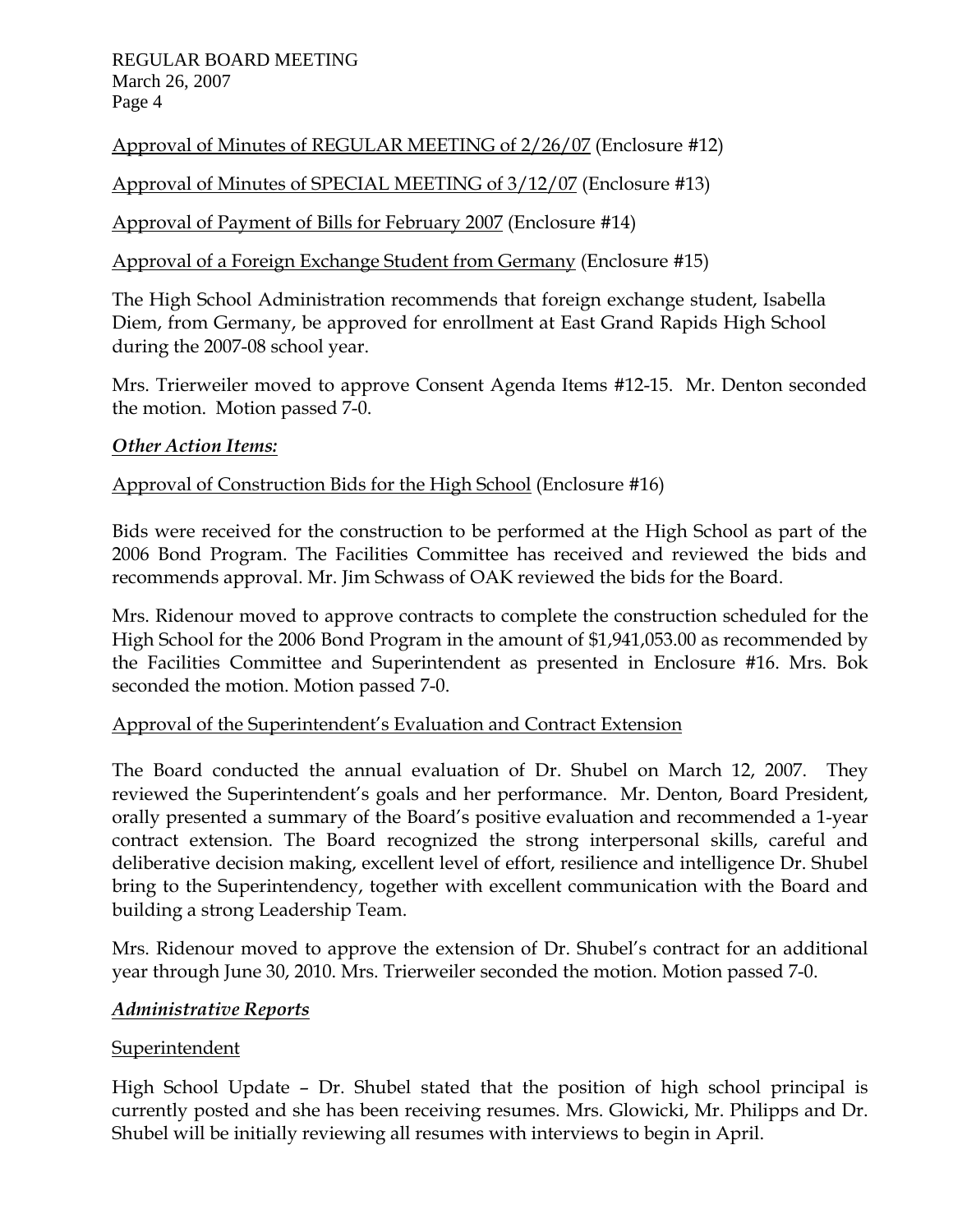Breton Downs Update – Dr. Shubel stated she has accepted Mr. Vydareny's resignation effective the end of this school year. She thanked him for his work over the last two years and wished him well is his future pursuits. This principal position will be posted by mid to late April with a mid June hire anticipated.

ASCD Conference – Dr. Shubel reported on this conference which she attended last week. She is on the national board of this group. She was able to network with many people during this time and stated that she learned very much over the time she attended. Mrs. Glowicki and Mr. Jenkins also attended and found the conference very rewarding.

Governor's Education Summit – Dr. Shubel, Mr. Philipps, Mr. Jenkins, Mrs. Glowicki and Mr. Denton attended the summit in Lansing today. The Governor is unhappy with the state of the budget and lack of agreement between herself and the legislators. Dr. Shubel also shared that there was an excellent speaker and good break out sessions for everyone attending.

# Assistant Superintendent of Business

State Budget Update – Mr. Philipps gave a brief outline of the back and forth between the Governor and the legislators. He also reviewed what the effects have been from Proposal A and cuts in funding to the student aid grant. He encouraged everyone to contact their legislator to encourage them to stabilize the system so school districts do not have to go through this every year.

# Assistant Superintendent of Instruction

ASCD – Mrs. Glowicki stated that this was an outstanding conference and she thanked the Board for allowing her and Mr. Jenkins the opportunity to attend such a great conference and have an incredible learning opportunity.

Professional Development for newly adopted Elementary and Middle School Math Curriculum – Mrs. Glowicki passed out a sheet showing the professional development schedule for the elementary and middle school math curriculum.

Summer Learning Opportunities – Mrs. Glowicki stated that there would be additional summer learning opportunities for staff. She is waiting for the State to come out with changes in some of the areas prior to developing some of the opportunities.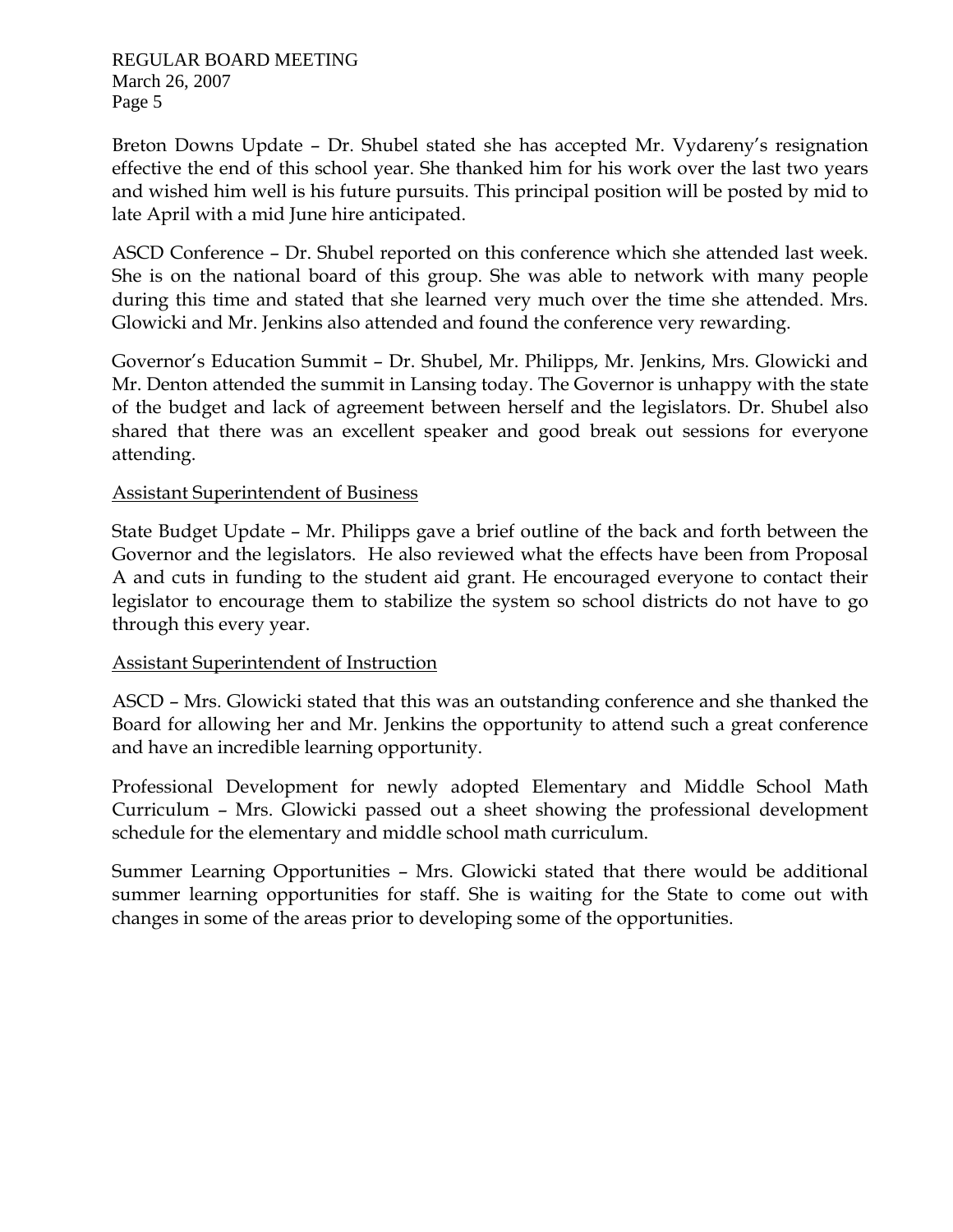#### REGULAR BOARD MEETING March 26, 2007 Page 6

### Board Representative Report

#### PTA Council – Mrs. Bok

Mrs. Bok said that the most recent and notable event sponsored by the PTA Council was the visit by Rachel Wiseman, author of *Queen Bee Moms and King Pin Dads*. This event was underwritten and sponsored by the PTA Council and the Jewish Federation. It was an outstanding program and was very well attended by parents in the community. Ms Wiseman also spoke with middle school girls the next day and all of her presentations to parents, staff and students were very powerful. Mrs. Bok thanked the PTA Council for bringing Ms Wiseman to East Grand Rapids Public Schools. Mr. Denton noted that the Candidates Forum, sponsored by the PTA Council, will be held on April  $12<sup>th</sup>$  at the High School Little Auditorium. He encouraged everyone to attend to hear the three candidates (Mrs. Stacy Trierweiler, Mr. Brian Ellis and Mrs. Eileen Chamberlin) state their thoughts and goals for the district.

#### KIASB - Kent Intermediate Association of School Boards – Mrs. Lent

Mrs. Lent and Dr. Shubel attended this meeting. She stated that Win Irwin, of East Grand Rapids, was recognized by this group for his efforts in workplace development. She noted that participants were served an excellent meal prepared by the culinary students of the KISD.

### Legislative Committee – Mr. Edison

The Committee met on March  $12<sup>th</sup>$  and had a discussion on the impending budget vote in Lansing. Mr. Edison showed copies of the "2 cents" postcards and encouraged everyone to contact their legislators with these cards. He stated that the Committee also discussed new curriculum for math and social studies and the mandated standards from the state. He also reviewed the Grassroots meeting of March 15<sup>th</sup> at KISD. He acknowledged there was some letdown with this meeting as the Governor sent a PR representative and there was not much more information from Lansing as had been expected.

#### Joint Facilities – Mr. Camp

Mr. Camp reported that this committee met a couple of weeks ago. The three main topics covered during this meeting were the City's sign ordinance; the short term and long term facilities upkeep; and continued commitment for a sinking fund for the artificial turf replacement.

### Superintendent's Advisory Council – Mrs. Trierweiler

Mrs. Trierweiler reported that at the last meeting Mr. Jenkins gave an overview of the testing required of our children and Mrs. Glowicki gave a report on the work of the diversity group in our school system.

PASE – Mrs. Trierweiler